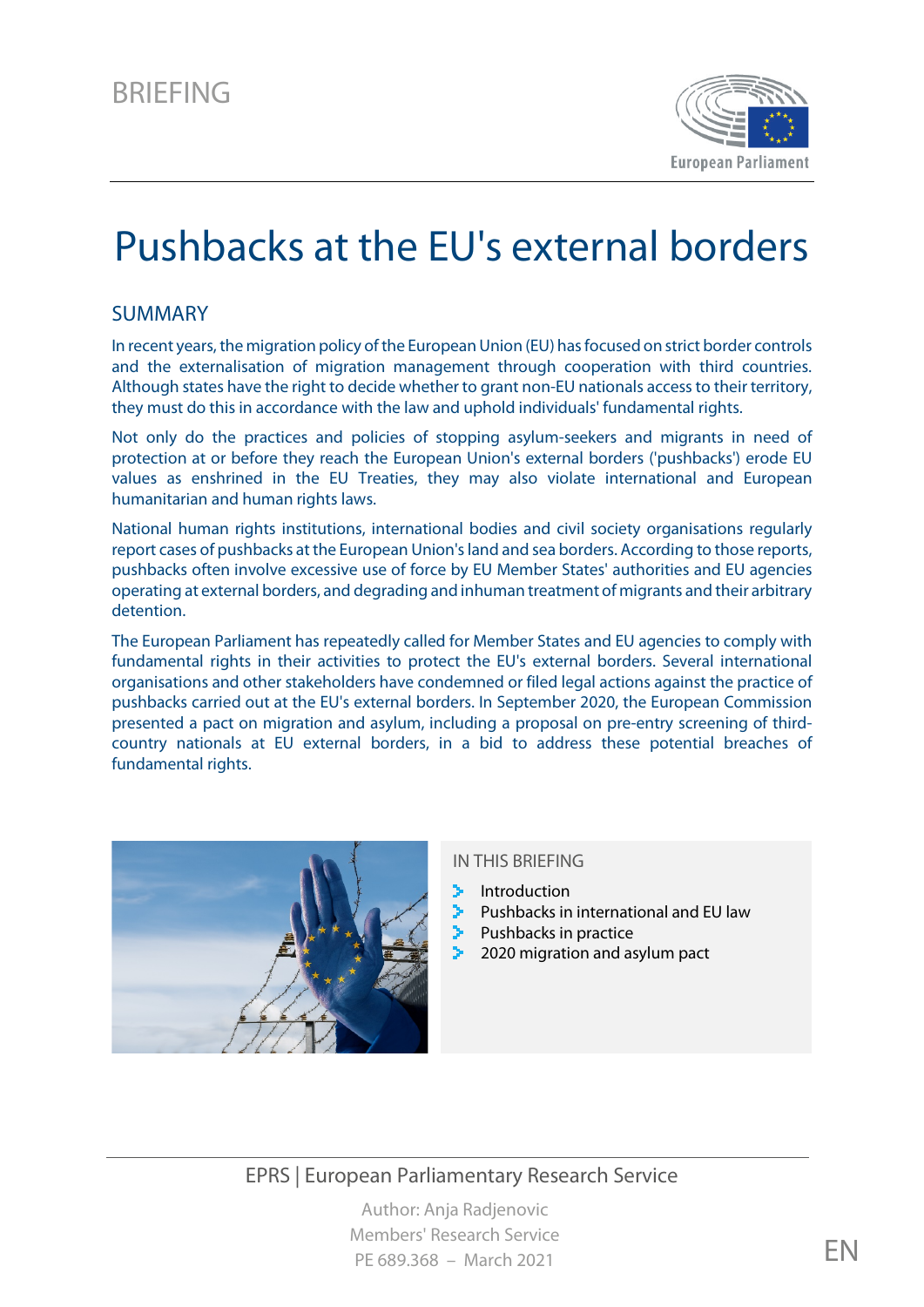# Introduction

The EU's objectives in the field of external border protection are to safeguard freedom of movement within the Schengen area, an area without internal borders, and to ensure efficient monitoring of people who cross both external Schengen borders and the European Union's external borders with countries that are not part of the Schengen area. Border surveillance operations carried out at the EU's external border must respect international and European human rights and humanitarian law, as well as the international law of the sea. The unprecedented [migration flows](https://www.europarl.europa.eu/RegData/etudes/BRIE/2020/649329/EPRS_BRI(2020)649329_EN.pdf) of 2015 put management of the EU's external borders to the test, however, with uncontrolled arrivals of migrants and asylum-seekers in the EU eventually leading to the [temporary reintroduction of](https://ec.europa.eu/home-affairs/what-we-do/policies/borders-and-visas/schengen/reintroduction-border-control_en)  [internal borders](https://ec.europa.eu/home-affairs/what-we-do/policies/borders-and-visas/schengen/reintroduction-border-control_en) between several Member States.

The European Council has gradually been shifting focus to prioritise strengthening the EU's external borders and preventing irregular migrants from reaching EU territory. To this end, the aim has been to stem illegal migration on all existing and emerging routes and extend the EU's partnerships with third countries, notably [Turkey](https://www.europarl.europa.eu/legislative-train/theme-towards-a-new-policy-on-migration/file-eu-turkey-statement-action-plan) and [Libya.](https://ec.europa.eu/neighbourhood-enlargement/sites/near/files/eutf-noa-libya.pdf) The [European Border and Coast Guard Agency](https://eur-lex.europa.eu/legal-content/EN/TXT/?uri=CELEX%3A32019R1896) (Frontex) has been reinforced and provided with stronger means and powers to contribute to this goal. Some of these [EU policies](https://www.europarl.europa.eu/RegData/etudes/BRIE/2018/630316/EPRS_BRI(2018)630316_EN.pdf) seem to have had an impact on the number o[f detected illegal border crossings](https://ec.europa.eu/info/strategy/priorities-2019-2024/promoting-our-european-way-life/statistics-migration-europe_en#illegalbordercrossings) along the EU's external borders, with a significant fall in numbers over the 2017-2020 period.

At the same time, the EU has been much [criticised](https://www.europarl.europa.eu/RegData/etudes/IDAN/2020/603512/EXPO_IDA(2020)603512_EN.pdf) for prioritising border controls over migrants' human rights and for externalising border controls in cooperation with third countries, leading to grave human rights violations, including 'pushbacks'.

# Pushbacks in international and EU law

There is no internationally agreed definition of the term 'pushbacks' in the area of migration. The special rapporteur on the human rights of migrants at the United Nations Office of the High Commissioner for Human Rights [defines](https://www.ohchr.org/EN/Issues/Migration/SRMigrants/Pages/Pushback-practices.aspx) pushbacks as 'various measures taken by States which result in migrants, including asylum-seekers, being summarily forced back to the country from where they attempted to cross or have crossed an international border without access to international protection or asylum procedures or denied of any individual assessment on their protection needs which may lead to a violation of the principle of non-*refoulement*'.

In various judgments, the European Court of Human Rights (ECtHR) has condemned pushback practices as collective expulsions based on [Article 4 of Protocol No 4](https://www.echr.coe.int/Documents/Library_Collection_P4postP11_ETS046E_ENG.pdf) to the European Convention on Human Rights (ECHR). The former European Commission of Human Rights defined collective expulsions as 'any measure of the competent authority compelling aliens as a group to leave the country, except where such a measure is taken after and on the basis of a reasonable and objective examination of the particular cases of each individual alien of the group' (*Becker* v *[Denmark](https://hudoc.echr.coe.int/eng#%7B%22appno%22:%5B%227011/75%22%5D%7D)*). The definition is still applied by the Court today. The Court found a violation of Article 4 of Protocol No 4, among others, when the procedure for expulsion did not afford sufficient guarantees demonstrating that the personal circumstances of each individual had been genuinely and individually taken into account (*Conka* v *[Belgium](https://hudoc.echr.coe.int/eng#%7B%22itemid%22:%5B%22001-60026%22%5D%7D)*); when applicants have been effectively prevented from applying for asylum or from having access to any other national procedure that meets the requirements of an effective remedy (*[Sharifi and others](https://hudoc.echr.coe.int/eng#%7B%22itemid%22:%5B%22001-147287%22%5D%7D)* v *Italy and Greece*); and when applicants were refused entry into a state territory without giving proper regard to their individual situation as part of a wider policy of refusing to receive asylum applications (*[M.K. and others](https://hudoc.echr.coe.int/eng#%7B%22fulltext%22:%5B%22M.K.%20and%20others%20v%20poland%22%5D,%22documentcollectionid2%22:%5B%22GRANDCHAMBER%22,%22CHAMBER%22%5D,%22itemid%22:%5B%22001-203840%22%5D%7D)* v *Poland*). For example, in 2012, the ECtHR condemned Italy for a 'pushback' practice (*[Hirsi Jamaa and others](https://hudoc.echr.coe.int/eng#%7B%22fulltext%22:%5B%22hirsi%22%5D,%22documentcollectionid2%22:%5B%22GRANDCHAMBER%22%5D,%22itemid%22:%5B%22001-109231%22%5D%7D)* v *Italy*) when its coastguard physically intercepted a migrant boat and returned its approximately 200 passengers to Libya. Confronted with the question of the extraterritorial application of the ECHR, the Court asserted that the applicants had been 'under the continuous and exclusive *de jure* and *de facto* control of the Italian authorities'. In this case, the ECtHR found a breach of the prohibition on collective expulsions under Article 4 of Protocol No 4 to the Convention.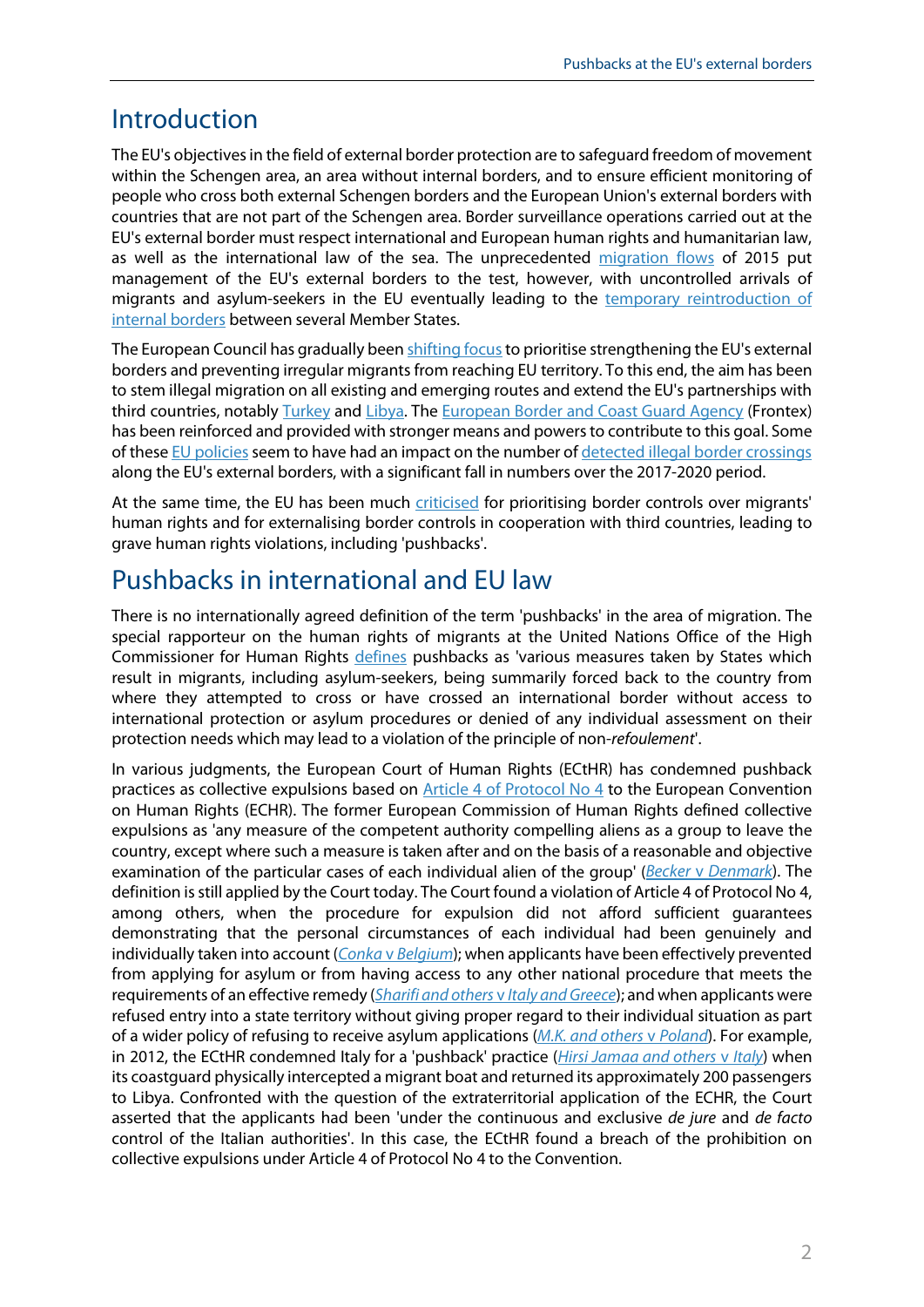# Prohibition of non-*refoulement*

As a general rule, states have a sovereign right to control the entry and continued presence of nonnationals on their territory. However, those policies must be applied without prejudice to the obligations deriving from [international humanitarian law](https://ijrcenter.org/international-humanitarian-law/) and [international human rights law,](https://www.ohchr.org/EN/ProfessionalInterest/Pages/InternationalLaw.aspx) including in particular th[e prohibition of](https://www.ohchr.org/Documents/Issues/Migration/GlobalCompactMigration/ThePrincipleNon-RefoulementUnderInternationalHumanRightsLaw.pdf) *[refoulement](https://www.ohchr.org/Documents/Issues/Migration/GlobalCompactMigration/ThePrincipleNon-RefoulementUnderInternationalHumanRightsLaw.pdf)* as enshrined in the 1951 Refugee Convention. [1](#page-7-0) The territorial scope of the principle of non-*refoulement* is still under debate, however, both in scholarly debates and in practice. For example, some **academics** support its application wherever competent state authorities perform measures pertaining to border control, while for [others](https://academic.oup.com/ijrl/article/23/3/443/1518677) the principle of non-*refoulement* applies to the actions of states, wherever undertaken, whether at the land border, or in maritime zones, including the high seas. The practical consequences of its application at sea are detailed in a [leaflet](https://www.unhcr.org/publications/brochures/450037d34/rescue-sea-guide-principles-practice-applied-migrants-refugees.html) edited by the United Nations High Commissioner for Refugees (UNHCR) and the International Maritime Organization (IMO).

According to other [expert](https://eumigrationlawblog.eu/in-search-of-a-safe-harbour-for-the-aquarius-the-troubled-waters-of-international-and-eu-law/) views, states have human rights obligations towards only those individuals who find themselves within their jurisdiction since legal systems do not recognise state duties towards migrants before they enter the relevant state's jurisdiction. As a rule, anyone within the territory (including the territorial sea) of a state is within that state's jurisdiction. As adjudicated by the ECtHR, states are considered to exercise jurisdiction when their officials are physically present at a particular incident and thereby exercise effective control over the individuals seeking protection (*Hirsi Jamaa and others* v *Italy*).

The 1951 Refugee Convention applies only to refugees, but Article 3 of the [Convention against Torture](https://www.ohchr.org/en/professionalinterest/pages/cat.aspx) expanded the scope of its protection to include expulsion, stating that states parties may not 'expel, return ('*refouler*') or extradite a person to another State where there are substantial grounds for believing that he would be in danger of being subjected to torture'. [Article 3 ECHR](https://www.echr.coe.int/documents/convention_eng.pdf) also prohibits torture and, in contrast to Article 3 of the Convention against Torture, also applies to expulsion cases where the risk of ill treatment comes from non-state agents and if state authorities are unwilling or unable to provide protection (*H.L.R.* v *[France](https://hudoc.echr.coe.int/fre#%7B%22fulltext%22:%5B%22H.L.R.%22%5D,%22itemid%22:%5B%22001-58041%22%5D%7D)*).

Although the ECtHR in *[N.D. and N.T.](https://hudoc.echr.coe.int/spa#%7B%22itemid%22:%5B%22001-201353%22%5D%7D)* v *Spain* found no violation of Article 4 of Protocol No 4, the Court stated that the prohibition of *refoulement* includes the protection of asylum-seekers in cases of both non-admission and rejection at the border. According to the Court, the notion of refugee covers not only refugees lawfully on the territory of the expelling state but also any person who, being unlawfully on that territory, has applied for refugee status, while his or her application is under consideration. The Court further notes that the wish to apply for asylum does not have to be expressed in a particular form. It may be expressed by means of a formal application, but also by means of any conduct that signals clearly the wish of the person concerned to submit an application for protection. Furthermore, the sole fact that a state refuses to admit to its territory an alien who is within its jurisdiction does not release that state from its obligations towards the person concerned arising out of the prohibition of *refoulement* of refugees.

#### EU law

EU law enshrines in primary law the right to asylum and the right to international protection [\(Article](https://eur-lex.europa.eu/legal-content/EN/TXT/?uri=CELEX%3A12008E078) 78 of the Treaty on the Functioning of the European Union and [Article 18](https://eur-lex.europa.eu/legal-content/EN/TXT/?uri=CELEX%3A12012P%2FTXT) of the EU Charter of Fundamental Rights). The EU law also provides for the prohibition of collective expulsion and the principle of non-*refoulement* [\(Article 19](https://eur-lex.europa.eu/legal-content/EN/TXT/?uri=CELEX%3A12012P%2FTXT) of the Charter). As regards third-country nationals who are staying illegally on the territory of a Member State, [Directive 2008/115](https://eur-lex.europa.eu/legal-content/EN/ALL/?uri=celex%3A32008L0115) on the return of illegally staying third-country nationals sets out the standards and procedures governing their return, 'in accordance with fundamental rights as general principles of Community law as well as international law, including refugee protection and human rights obligations'. The Court of Justice of the

In 1993, in *Sale* v *[Haitian Centers](https://www.refworld.org/cases,USSCT,3ae6b7178.html)  [Council](https://www.refworld.org/cases,USSCT,3ae6b7178.html)*, the US Supreme Court concluded that both the international and US statutory prohibition against *refoulement* applied only with regard to actions taken on US territory. Accordingly, it ruled that the US policy to intercept refugees on the high seas and return them to Haiti without any screening or other processing did not violate international law.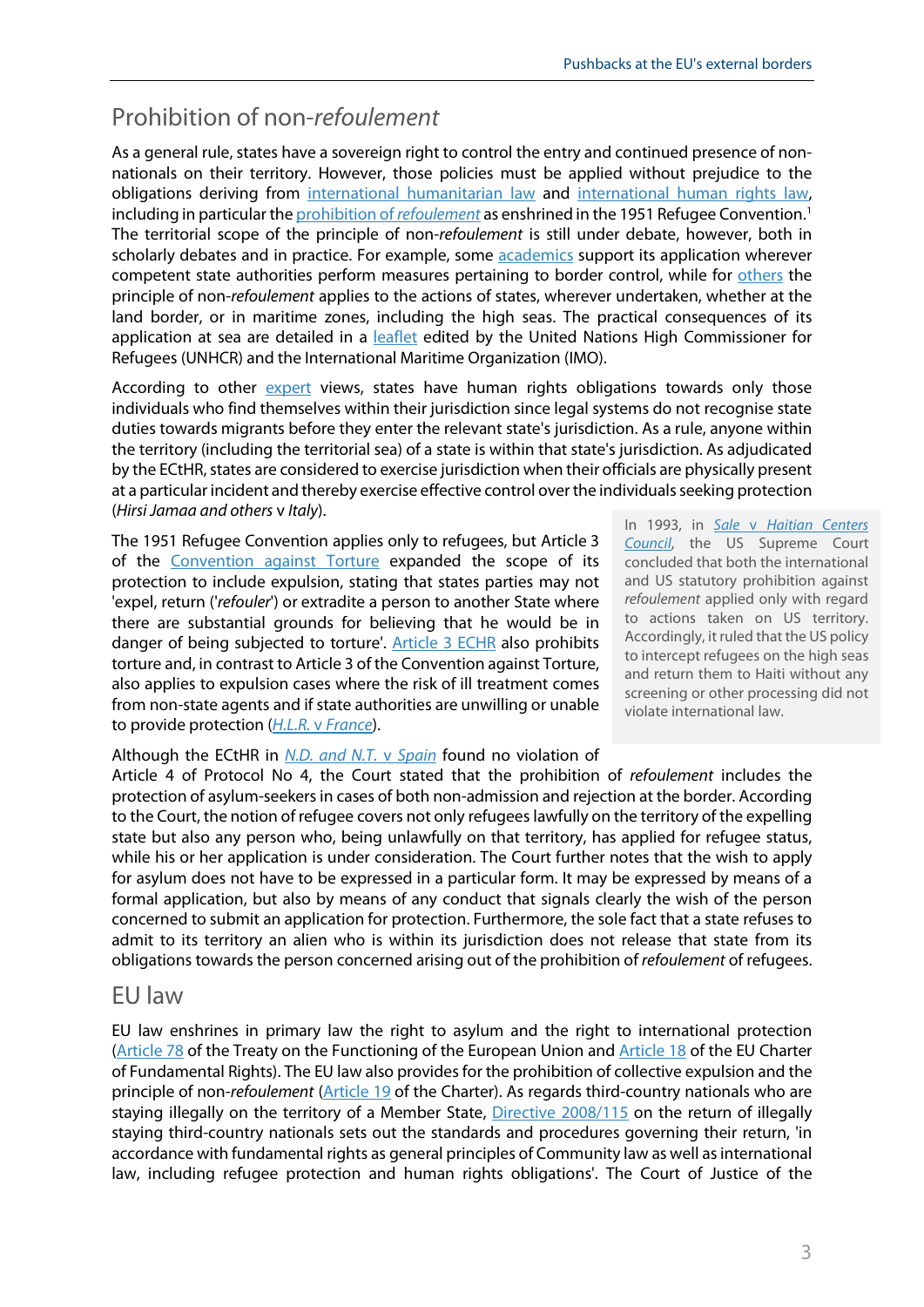European Union in its [judgment](http://curia.europa.eu/juris/document/document.jsf;jsessionid=0FA7FCE277265FF98F35C055D5A72686?text=&docid=235703&pageIndex=0&doclang=EN&mode=lst&dir=&occ=first&part=1&cid=566746) of 17 December 2020 found that Hungary had failed to fulfil its obligations under the Return Directive. Hungarian police forcibly escorted illegally staying thirdcountry nationals to a strip of land between the border fence and the Serbian-Hungarian border without prior compliance with the substantive and procedural safeguards provided for in that directive. This judgment prompted Frontex to suspend all its operations in Hungary.

The [Schengen Borders Code](https://eur-lex.europa.eu/legal-content/EN/TXT/?uri=celex%3A32016R0399) stipulates that third-country nationals who do not fulfil all the entry conditions are to be refused entry to the territories of the Member States. In such cases, the authorities must issue a decision stating the precise reasons for the refusal, without prejudice to the special provisions concerning the right to asylum and international protection. Moreover, Member States may decide not to apply the Return Directive to third-country nationals who are subject to such a refusal of entry, or who are apprehended or intercepted in connection with the irregular crossing of the external border of a Member State and who have not subsequently obtained an authorisation or a right to stay in that Member State. In such cases, Member States may apply simplified national return procedures, but must comply with the conditions laid down in Article 4(4) of the Return Directive, including the principle of non-*refoulement*.

[Regulation No 656/2014](https://eur-lex.europa.eu/legal-content/EN/TXT/?uri=CELEX%3A32014R0656) (Sea Borders Regulation) governs surveillance of external sea borders by EU Member States within the context of operational cooperation with Frontex. Article 4 ensures the protection of fundamental rights and the principle of non-*refoulement*. According to Article 4(3), before any rescued person is disembarked, forced to enter, conducted to or otherwise handed over to the authorities of a third country, the Frontex operation must conduct a case-by-case assessment of their personal circumstances and provide information on the destination. The rescued persons must also be given the opportunity 'to express any reasons for believing that disembarkation in the proposed place would be in violation of the principle of non-*refoulement*'.

Frontex's role in search and rescue (SAR) operations is enshrined in [Regulation \(EU\) 2019/1896.](https://eur-lex.europa.eu/legal-content/en/TXT/?uri=CELEX%3A32019R1896) The regulation includes operations launched and carried out in accordance with Regulation (EU) No 656/2014 and international law, taking place in situations that may arise during border surveillance operations at sea. In these circumstances, Frontex is obliged to provide Member States and non-EU countries with technical and operational assistance in support of SAR operations.

SAR is a specific objective of the operational plan of every Frontex joint maritime operation. For this reason, vessels deployed by Frontex to an operational area should be ready to provide national authorities with support in SAR operations. It is important to underline that SAR operations are always coordinated by the national rescue and coordination centres (RCC). The RCC orders vessels that are the closest to the incident or the most capable to assist in the rescue. These may include national commercial or military vessels, vessels deployed by Frontex, private boats and other.

The EU and its agencies have no mandate to conduct SAR operations, as this remains a competence of Member States. The regulation constrains Frontex's actions by establishing that 'in accordance with Union law and those instruments the Agency should assist Member States in conducting search and rescue operations in order to protect and save lives whenever and wherever so required'.<sup>[2](#page-7-1)</sup> The Agency also has an obligation to set up an independent and effective complaints mechanism to monitor and ensure respect for fundamental rights in all activities of the Agency. It must also suspend or terminate any (funding of) activities when serious or persisting violations occur.

# Pushbacks in practice

Instead of providing for effective solidarity with frontline Member States and for fair responsibilitysharing, in recent years EU countries have continued to secure their external borders and focused on cooperating with third countries (in particular  $Libya$  and  $Turkey$ ) to curb migration flows, prompting heavy criticism fro[m academics](https://www.law.ox.ac.uk/research-subject-groups/centre-criminology/centreborder-criminologies/blog/2018/04/pushing-0) and [civil society organisations.](https://reliefweb.int/report/world/euitalylibya-disputes-over-rescues-put-lives-risk) An increasing number of Member States have also set up [fences and border walls](https://reliefweb.int/map/world/border-fences-and-internal-border-controls-europe-march-2017) on their external Schengen borders to prevent migrants and asylum-seekers from accessing their territory. These barriers have given cause for concern, owing not least to th[e poor human rights situation](https://www.osce.org/odihr/396917?download=true) of migrants thereby refused entry.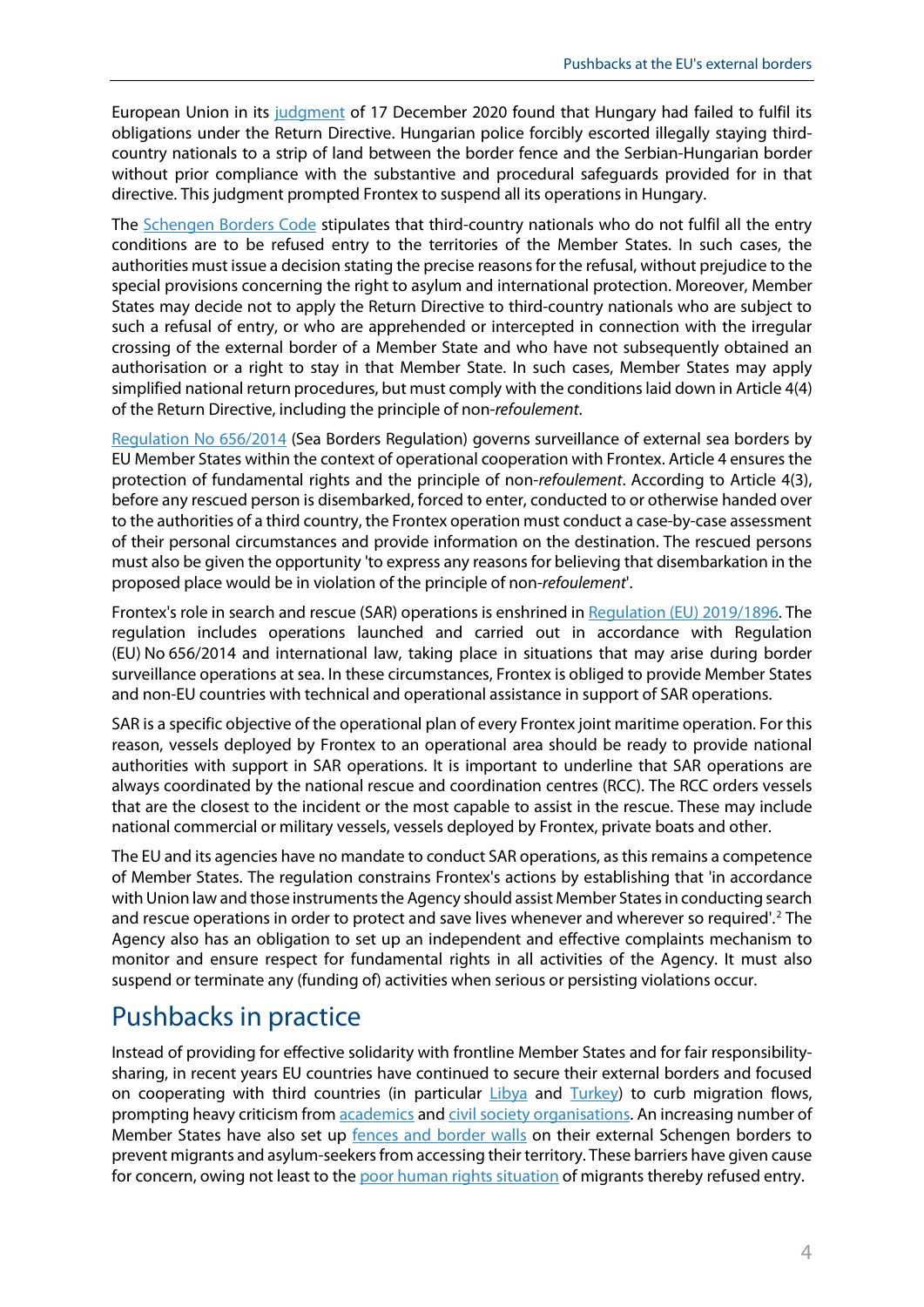National and European human rights institutions, international organisations and civil society organisations regularly report cases of persons who are apprehended after an irregular border crossing and later removed, without an individual identification procedure. In 2020 at the request of the European Parliament, th[e European Union Agency for Fundamental Rights](https://fra.europa.eu/sites/default/files/fra_uploads/fra-2020-land-borders-report_en.pdf) (FRA) published a report on fundamental rights compliance at the EU's external land borders. The report focuses on pushbacks and fundamental rights violations in connection with these practices and offers recommendations on how to apply and implement in full the fundamental rights safeguards contained in EU law instruments relevant to border control.

In 2019, the Parliamentary Assembly of the Council of Europe adopted a [resolution](https://pace.coe.int/pdf/17050f2727ffeda1665ee61834c5bde209cce90c3326667a8259ffe25682ae848428feba12/resolution%202299.pdf) citing several cases of pushback action from EU Member States towards non-EU countries. The Assembly expressed concerns over the persistent and increasing practice and policies of pushbacks, in clear violation of the rights of asylum-seekers and refugees, including the right to asylum and the right to protection against *refoulement*. [UNHCR](https://www.unhcr.org/news/press/2021/1/601121344/unhcr-warns-asylum-under-attack-europes-borders-urges-end-pushbacks-violence.html) and the [IMO](https://www.iom.int/news/iom-calls-end-pushbacks-and-violence-against-migrants-eu-external-borders) have meanwhile called on the EU and its Member States to take urgent action to end pushbacks, collective expulsions, and the use of violence against migrants and refugees. The 2020 [report](https://endpushbacks.com/wp-content/uploads/2020/11/pushbacks-and-rights-violations-at-europes-borders.pdf) by Refugee Rights Europe and the End Pushbacks Partnership outlines in detail the practice of pushbacks and associated border violence at the EU's internal and external land and sea borders and its detrimental impact on people's lives. The report also outlines the harmful impact of pushbacks at EU level and on European social cohesion in terms of the polarisation of societies and normalisation of violence against newcomers.

#### Frontex

In October 2020, Frontex was [accused](https://www.bellingcat.com/news/2020/10/23/frontex-at-fault-european-border-force-complicit-in-illegal-pushbacks/) of being involved in pushbacks of migrants in the Aegean Sea, which prompted the Agency to launch an internal [inquiry.](https://frontex.europa.eu/media-centre/news-release/frontex-launches-internal-inquiry-into-incidents-recently-reported-by-media-ZtuEBP) In November 2020, upon an urgent [request](https://ec.europa.eu/home-affairs/news/extraordinary-meeting-frontex-management-board-alleged-push-backs-10-november-2020_en) from the European Commission, the Frontex Management Board held an extraordinary meeting to discuss the issue of pushbacks. The Board acknowledged that 'urgent action is needed to investigate all aspects related to the matter'.

On 21 January 2021, the Frontex Management Boar[d asked](https://frontex.europa.eu/media-centre/management-board-updates/conclusions-of-the-management-board-s-meeting-on-20-21-january-2021-on-the-preliminary-report-of-its-working-group-on-fundamental-rights-and-legal-operational-aspects-of-operations-in-the-aegean-sea-GnFaIc) Fabrice Leggeri to take urgent measures to clarify several incidents at sea identified as possible pushbacks, to ensure that every incident in the operational area is reported, including regular submission of serious incidence reports to the fundamental rights officer, and to hire 40 fundamental rights monitors immediately. The fina[l report](https://drive.google.com/file/d/1QaMau_zcaP7LFiL1PRg23CrdBk4rZolm/view) on fundamental rights and legal aspects of operations in the Aegean Sea, prepared by a Frontex Management Board working group on 1 March, cannot confirm beyond any reasonable doubt the Agency´s wrongdoing during its operations, as it found no indication of injuries, missing persons or deceased in the context of the incidents investigated. The report, however, identifies deficiencies in the incident reporting and monitoring systems and makes recommendations in this regard.

On 1 December 2020, members of Parliament's Committee on [Civil Liberties, Justice and Home](https://www.europarl.europa.eu/news/en/press-room/20201127IPR92637/respect-of-fundamental-rights-in-frontex-operations-meps-demand-guarantees)  [Affairs](https://www.europarl.europa.eu/news/en/press-room/20201127IPR92637/respect-of-fundamental-rights-in-frontex-operations-meps-demand-guarantees) (LIBE) demanded answers from the Frontex Executive Director Fabrice Leggeri regarding the alleged involvement of Frontex staff in pushbacks of asylum-seekers by Greek border guards.

January 2021 also saw the approval of the establishment of [a Frontex Scrutiny Working Group](https://www.europarl.europa.eu/news/en/press-room/20210223IPR98504/respect-of-fundamental-rights-by-frontex-european-parliament-inquiry-launched) within the LIBE committee. The working grou[p formally began](https://www.europarl.europa.eu/news/en/press-room/20210223IPR98504/respect-of-fundamental-rights-by-frontex-european-parliament-inquiry-launched) work on 23 February and appointed its chair and a rapporteur. Its task will be to carry out a fact-finding investigation and gather all relevant information and evidence in order to issue recommendations on improving the Agency's work in terms of fundamental rights protection, internal management, accountability and transparency. The group will report on its findings to the LIBE committee within four months. On 4 March, the group had its [first meeting](https://www.europarl.europa.eu/news/en/press-room/20210303IPR99105/first-meeting-of-the-frontex-scrutiny-group-with-leggeri-and-johansson) with the Agency's Executive Director Fabrice Leggeri and Commissioner Ylva Johansson. MEPs questioned Mr Leggeri over delays in the hiring of the fundamental rights monitors and over the allegations of pushbacks, in particular in the Aegean Sea but also elsewhere. Following the meeting, MEPs Roberta Metsola and Tineke Strik confirmed the need to improve the culture and structure of the Agency as regards the respect of fundamental rights and the need to ensure that border control goes hand in hand with fundamental rights safeguards.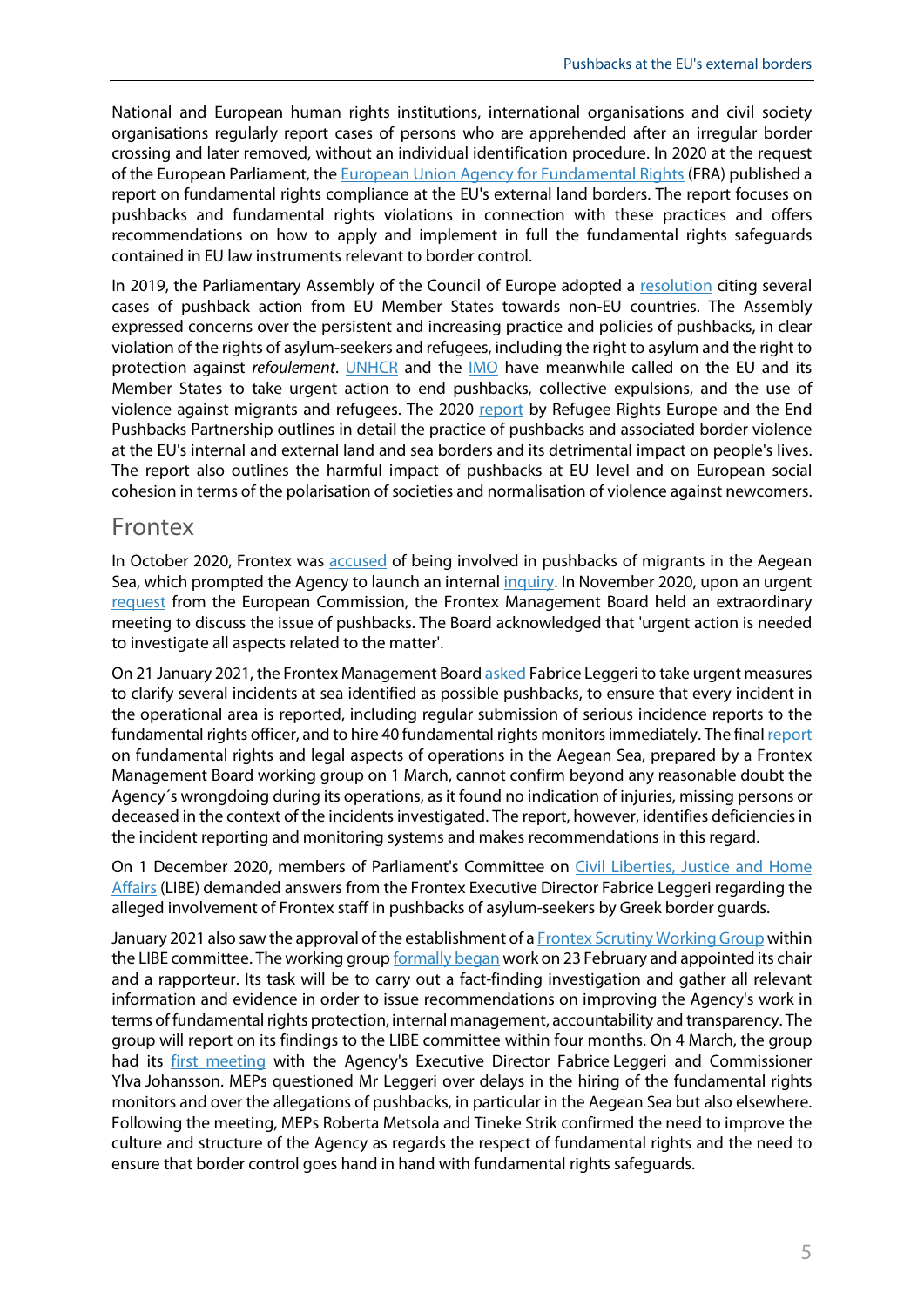The European Ombudsman has initiated an [inquiry](https://www.ombudsman.europa.eu/en/news-document/en/134739) to assess the Frontex complaint mechanism for those who believe their rights have been violated in the context of Frontex border operations, and the role and independence of the fundamental rights officer in this process. The European Anti-Fraud Office (OLAF) has also meanwhile opened an investigation into Frontex, but no further details have been provided. According to [media reports,](https://www.politico.eu/article/olaf-opens-investigation-on-frontex-for-allegations-of-pushbacks-and-misconduct/) the investigation involves allegations of harassment and misconduct within the Agency, in addition to the alleged migrant pushbacks.

Expert views on the accountability of Frontex with regard to pushbacks are divided. For example, according t[o some,](https://www.ejiltalk.org/why-it-is-so-hard-to-hold-frontex-accountable-on-blame-shifting-and-an-outdated-remedies-system/) Frontex's set up and working methods allow all actors involved to shift the blame to others, while individuals face many practical as well as legal obstacles to bringing Frontex to court[. Others,](https://voelkerrechtsblog.org/articles/a-pushback-against-international-law/) however, insist that illegal pushbacks by Frontex units in the Mediterranean mean the EU incurs 'derivative responsibility' for a violation of the principle of non-*refoulement* and of the duty to assist persons in distress at sea. Furthermore, some [experts](https://papers.ssrn.com/sol3/papers.cfm?abstract_id=2640499) argue there may be circumstances where Frontex may be held jointly responsible alongside a host Member State for alleged human rights violations occurring during joint operations (shared responsibility) or where it may incur responsibility for complicity if it assists a state in violation of human rights obligations.

## Action relating to pushbacks

Already in an April 2016 [resolution](https://www.europarl.europa.eu/doceo/document/TA-8-2016-0102_EN.html) the European Parliament pointed out that any attempt by Member States to 'push back' migrants who have not been given the opportunity to present asylum claims runs contrary to Union and international law, and that the Commission should take appropriate action against any Member State that attempts such 'push backs'. In September 2018, Parliament als[o invited](https://www.europarl.europa.eu/doceo/document/TA-8-2018-0340_EN.html) the Council of the EU to determine whether there was a clear risk of a serious breach by Hungary of the values referred to in Article 2 TEU, including violation of fundamental rights of migrants, asylum-seekers and refugees owing to the reported pushbacks at Hungary's border with Serbia, and to address appropriate recommendations to Hungary in this regard.

On 8 May 2018, the Global Legal Action Network submitted a case (*[S.S. and others](https://www.glanlaw.org/ss-case)* v *Italy*) to the European Court of Human Rights in relation to Libya's abuses against migrants during operations at sea and upon return to the country in November 2017. Applicants are seeking justice before the court, claiming that Italy breached its obligations under th[e European Convention on Human Rights](https://www.echr.coe.int/documents/convention_eng.pdf) (ECHR) by cooperating with Libya to enable its coast guard to intercept people at sea and take them back to Libya. As explained by [experts,](https://www.ejiltalk.org/high-risk-high-reward-taking-the-question-of-italys-involvement-in-libyan-pullback-policies-to-the-european-court-of-human-rights/) one key goal of the applicants and their defenders is to have the Court assert its jurisdiction by holding that a state party can retain effective control over persons also when its officers 'only' equip, train, and possibly instruct vessels of a third state. This would build on and expand previous case law, in particular with regard to the Court's assertion of extraterritorial application of the ECHR in the *Hirsi* case.

In June 2019, a [complaint](https://www.statewatch.org/media/documents/news/2019/jun/eu-icc-case-EU-Migration-Policies.pdf) was brought before the International Criminal Court (ICC) claiming that EU Member States' migration policies in the Mediterranean constitute crimes against humanity. The plaintiffs argued that EU policies were responsible for thousands of migrant deaths in the Mediterranean, including the policy of returning some 40 000 migrants to militia-controlled camps in Libya 'where atrocious crimes are committed'.

The controversies surrounding the accountability of individual actors dealing with boat migrants at sea have been observed not only in the Mediterranean but also in [other parts of the world.](https://www.ceps.eu/ceps-publications/offshoring-asylum-and-migration-australia-spain-tunisia-and-us/) The reason is varied application and interpretation of different bodies of international law. According to som[e experts,](https://www.cambridge.org/core/journals/international-and-comparative-law-quarterly/article/securitization-of-search-and-rescue-at-sea-the-response-to-boat-migration-in-the-mediterranean-and-offshore-australia/A13E77F859B6A2CB8CE8A44B34FE0DFB) the SAR regime, refugee law, international human rights law, the law of the sea, and the human smuggling and trafficking frameworks are all relevant in this regard. States often deal with these regimes in a fragmented manner, cherry picking provisions that allow them to justify a securitised approach to protecting state interests. [Harmonising](https://www.cambridge.org/core/journals/international-and-comparative-law-quarterly/article/case-for-harmonizing-laws-on-maritime-interceptions-of-irregular-migrants/DC712DBE0E764972BFDD1CC96C95F58C) those laws could lead to the establishment of a 'politically realistic legal regime for maritime interceptions'.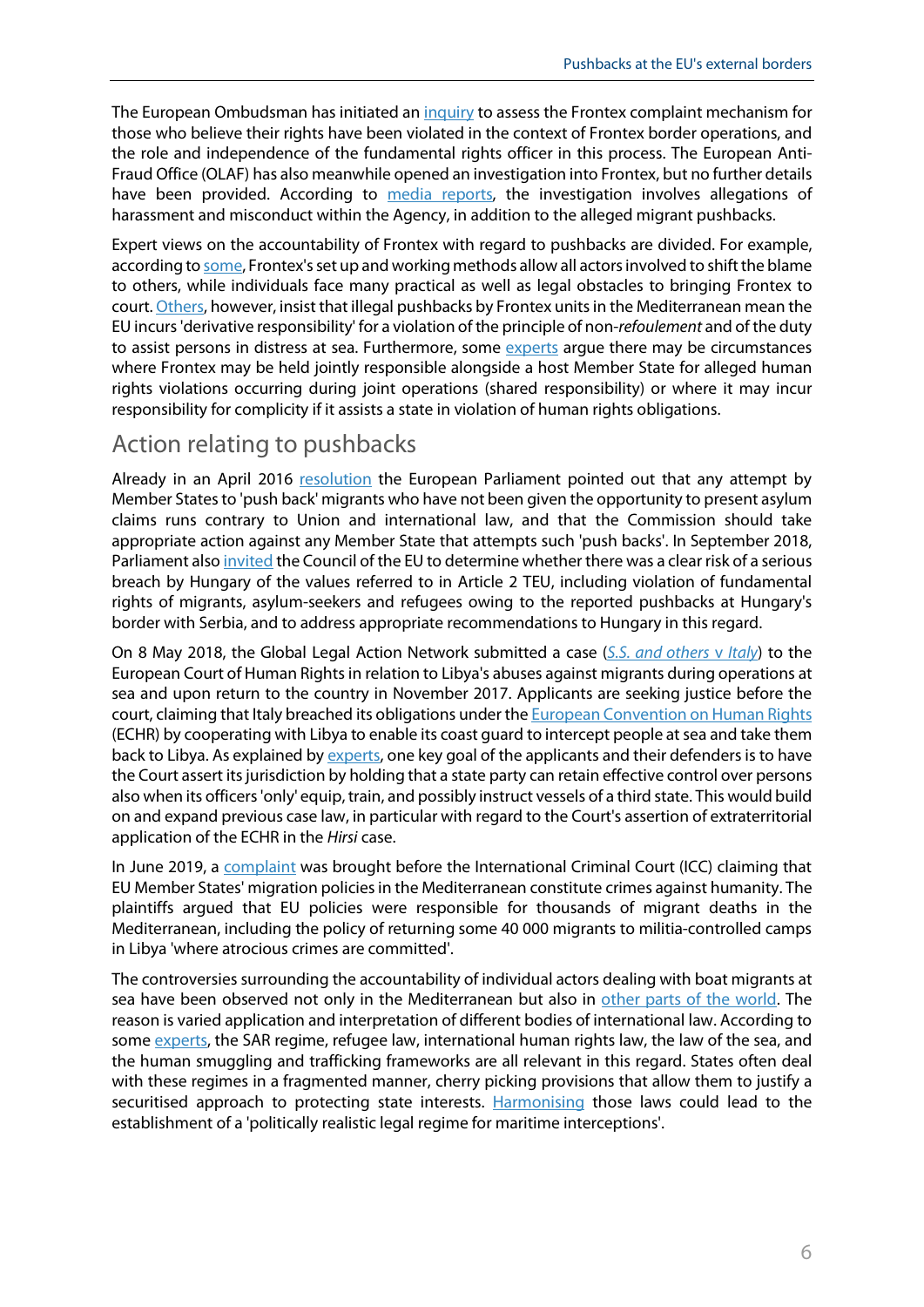# 2020 migration and asylum pact

In July 2020, the European Commissio[n recognised](https://www.europarl.europa.eu/news/en/press-room/20200703IPR82627/investigate-pushbacks-of-asylum-seekers-at-the-greek-turkish-border-meps-demand) the need for an institutional response to ensure that EU states uphold fundamental rights while guarding borders. In September 2020, it published a [new pact on migration and asylum,](https://eur-lex.europa.eu/legal-content/EN/TXT/?qid=1601287338054&uri=COM%3A2020%3A609%3AFIN) claiming that 'all necessary guarantees will be put in place to ensure that every person would have an individual assessment and essential guarantees remain in full, with full respect for the principle of non-*refoulement* and fundamental rights'. The pact includes a proposal intended to address the potential breach of fundamental rights at the EU's external borders.

## Screening of third-country nationals at external borders

On 23 September 2020, the European Commission put forward [a proposal](https://eur-lex.europa.eu/legal-content/EN/TXT/?uri=COM:2020:612:FIN) for a new regulation on the [screening](https://www.europarl.europa.eu/RegData/etudes/BRIE/2020/659346/EPRS_BRI(2020)659346_EN.pdf)  [of third-country nationals at external borders,](https://www.europarl.europa.eu/RegData/etudes/BRIE/2020/659346/EPRS_BRI(2020)659346_EN.pdf) aiming to clarify and streamline the rules on dealing with thirdcountry nationals who arrive at the EU borders in an irregular manner, including following disembarkation after search and rescue.

According to the proposal, Member States are required to establish an independent monitoring mechanism to ensure the protection of the fundamental rights of the persons concerned, in compliance with EU and international law. They must ensure that allegations of non-respect for fundamental rights in relation to screening, including as regards access to the asylum procedure and non-compliance with the principle of non*refoulement*, are dealt with effectively and promptly. The European Union Agency for Fundamental Rights should On 10 February 2021, the European Parliament adopted a [resolution](https://www.europarl.europa.eu/doceo/document/TA-9-2021-0042_EN.html) on implementation of Article 43 of the Directive on Asylum Procedures [\(2013/32/EU\)](https://eur-lex.europa.eu/legal-content/en/ALL/?uri=celex%3A32013L0032), which the pact on migration and asylum suggests should be replaced by a new requlation. Parliament stresses that, while Member States have an obligation to prevent irregular crossings at the European Union's external borders, they must also respect the fundamental rights of migrants, including the principle of non-*refoulement* and the prohibition of collective expulsions. It calls on the European Commission to ensure Member States' compliance with these obligations and to suspend EU payments in the event of serious deficiencies.

establish general guidance and, at the request of the Member States, support the development of the monitoring mechanism for the protection of fundamental rights. Furthermore, Member States may invite relevant national, international and non-governmental organisations and bodies to take part in monitoring.

The provisions establishing a monitoring mechanism for fundamental rights have been commented on widely. Marco Stefan and Roberto Cortinovis of the Centre for European Policy Studie[s warn](https://www.asileproject.eu/setting-the-right-priorities-is-the-new-pact-on-migration-and-asylum-addressing-the-issue-of-pushbacks-at-eu-external-borders/) that the mechanism would leave out a whole range of border surveillance operations and activities performed by Member States and Frontex. They also point out that Member States authorities have too much discretion in their monitoring activities and that independent human rights monitors should investigate alleged pushbacks and thus oversee the work of national authorities responsible for checking, carrying out surveillance and patrolling the EU's external borders.

A [joint statement](https://www.hrw.org/news/2020/10/08/pact-migration-and-asylum) signed by more than 80 civil society organisations argues that to ensure accountability for rights violations at borders, including the persistent use of removals and pushbacks across a large number of Member States, the monitoring mechanism must be expanded beyond the screening procedure, be independent of national authorities, and involve independent organisations, such as non-governmental organisations. However, as pointed out by other [commentators,](https://www.epc.eu/en/Publications/Pushbacks-in-the-EU-How-to-end-impunity%7E3a6efc) rules are not enough to ensure compliance. The Commission, as guardian of the Treaties, should enforce Member States' compliance with EU obligations, especially regarding fundamental rights. This should be done by focusing not only on incorrect transposition of EU law but also on violations occurring during the implementation of the legislation on the ground.

Meanwhile, a [lack of solidarity](https://www.europarl.europa.eu/RegData/etudes/BRIE/2020/649344/EPRS_BRI(2020)649344_EN.pdf) in the distribution of asylum-seekers and refugees means that responsibility falls mainly to the countries at the EU's external borders. This may remain so despite